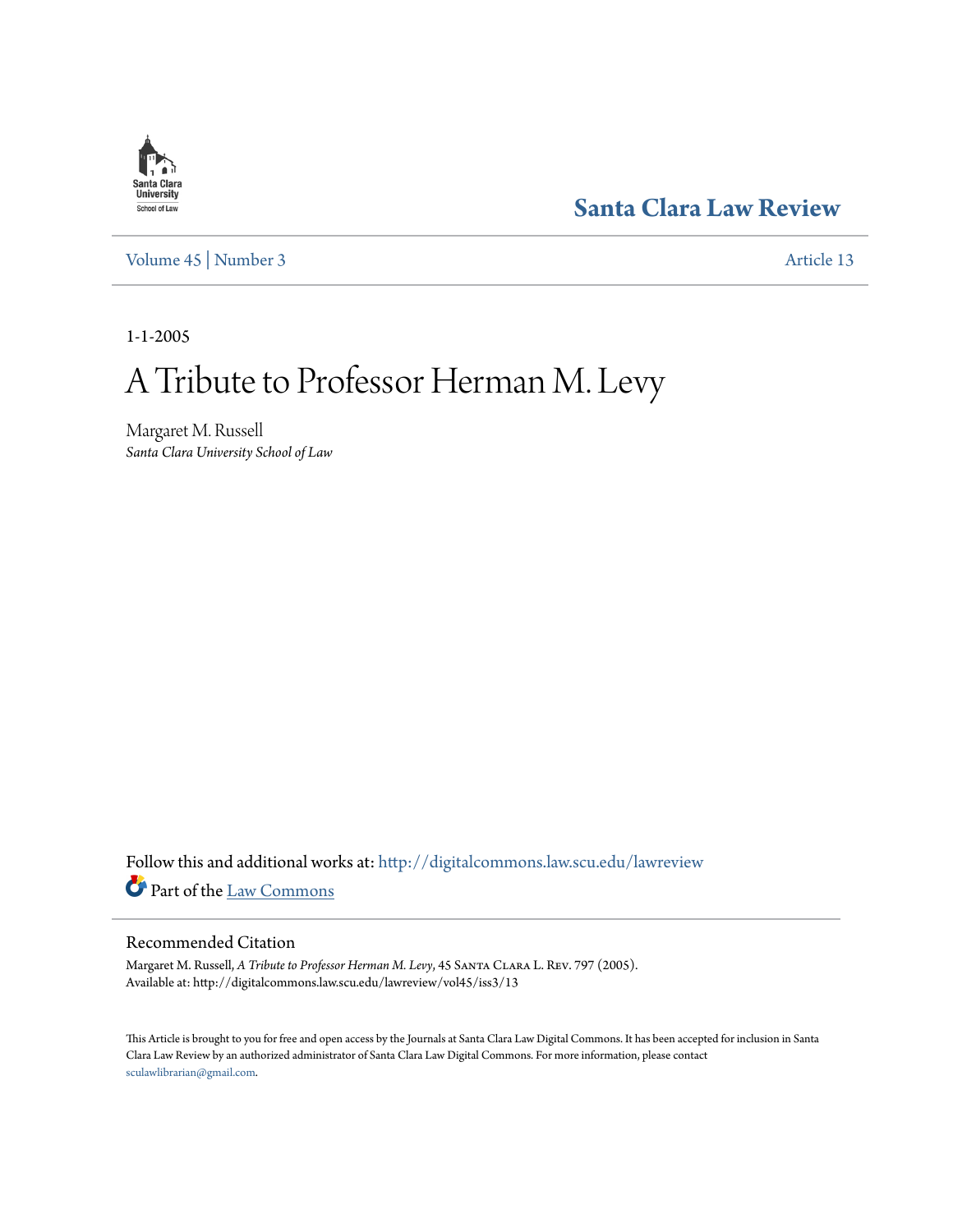# A TRIBUTE TO PROFESSOR HERMAN M. LEVY

#### Margaret M. Russell\*

#### I. INTRODUCTION

On April 5, 2004, the Santa Clara University School of Law lost a beloved and exceptional professor, mentor, colleague, and friend. Professor Herman M. Levy passed away in Oroville, California, the day before his seventy-fifth birthday. Herman had taken a quick trip to Oroville to conduct a labor arbitration; he had served for many years as an arbitrator throughout California and other western states. Sandwiching arbitrations between teaching commitments and other law school obligations, Herman once told me that his schedule kept him fresh and up-to-date in his labor law expertise. He also felt that as a "people-oriented" person, he appreciated the opportunity to assist in the satisfactory resolution of grievances. Judging from the frequency with which he was chosen by both sides to arbitrate disputes, his skills were trusted and respected. Every year, I invited him to visit my first-year civil procedure class to talk about arbitration as a form of dispute resolution; he always delighted the class with his combination of wry humor and practical wisdom. These "simple gifts"—educating students and conducting arbitrations-filled the last years of Herman's life and brought him deep fulfillment. It gives me pleasure to think that Herman passed from this world in the midst of doing what he loved, with warmth and with excellence. May we all be so

**<sup>\*</sup>** Associate Professor, Santa Clara University of Law; A.B. 1979, Princeton University; J.D. 1984, Stanford Law School; J.S.M. 1990, Stanford Law School. I would like to thank Lee Halterman, Kimiko Russell-Halterman, Bill Sokol, and the many colleagues, students, and former students who shared memories with me and with each other as our community mourned Professor Levy's death. Special thanks to Bill Gould, whose memorial service remembrance of Professor Levy on April 15, 2004 first sparked my interest in Professor Levy's role in the drafting of the Agricultural Labor Relations Act of 1975.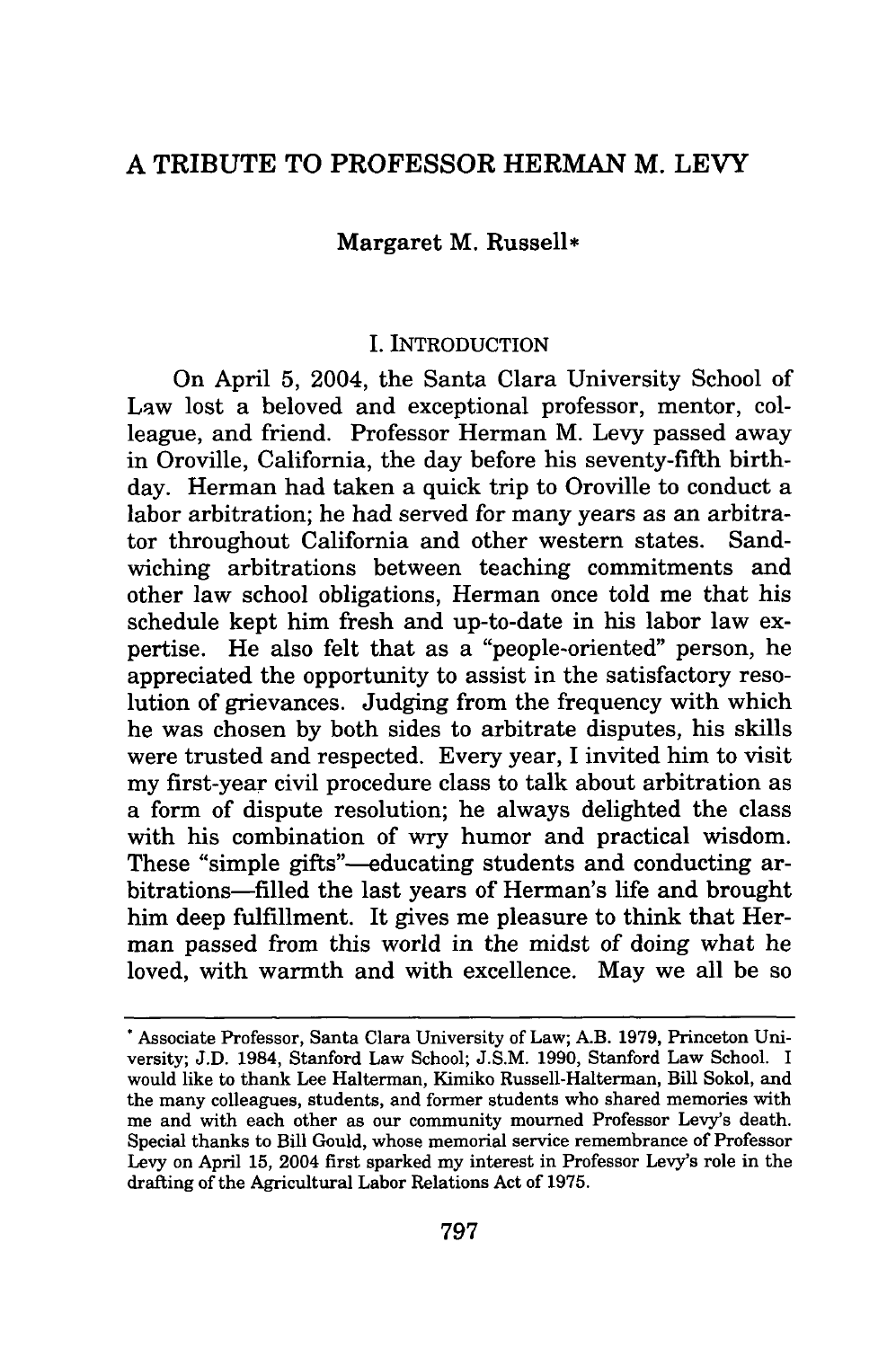fortunate.

#### II. A BRIEF BIOGRAPHICAL SKETCH

Herman M. Levy grew up in western Pennsylvania and attended college at the University of Pittsburgh, receiving his bachelor's degree in history in 1951. He received a J.D. degree from Harvard Law School in 1954 and then served for two years with the United States Army Counterintelligence Corps in Germany. After a year with the Internal Revenue Service in the District of Columbia, he became a member of the D.C. bar and spent the next thirteen years (1958-1971) as an appellate attorney with the National Labor Relations Board in D.C. During this time, he also studied at Oxford University, which awarded him a diploma in Comparative Labor Law in 1968. He joined the law faculty at Santa Clara in 1971.

In thirty-three years at Santa Clara, Herman nimbly balanced professorial excellence with a wide range of activities that reflected his expertise in the field of labor law. In 1975, he was a consultant to the California Agriculture and Services Agency, a position that led to his groundbreaking work on the drafting of the Agricultural Labor Relations Act ("ALRA"). From 1979 to 1980, he served as a consultant to the United States House of Representatives Subcommittee on Labor Management. From 1986 to 1987, he was a consultant for the United States Department of Labor. As a teacher, he trained thousands of students in contracts, labor law, arbitration, and sports law; in 1977, students honored him with the Outstanding Professor of the Year Award. Herman was also actively involved in university life and served as president of the University's Faculty Senate from 1988 to 1989. He became a member of the bar in New York in 1990. In later years, Herman became increasingly involved in labor arbitration and was a member of the National Academy of Arbitrators.

#### III. HERMAN LEVY'S LEGACIES

It is difficult to convey the depth of fondness and respect that Herman's students, former students, colleagues, and friends felt for him. He was both a beacon of and a magnet for affection and good humor. Anyone who spent any amount of time with him quickly learned that his genteel manner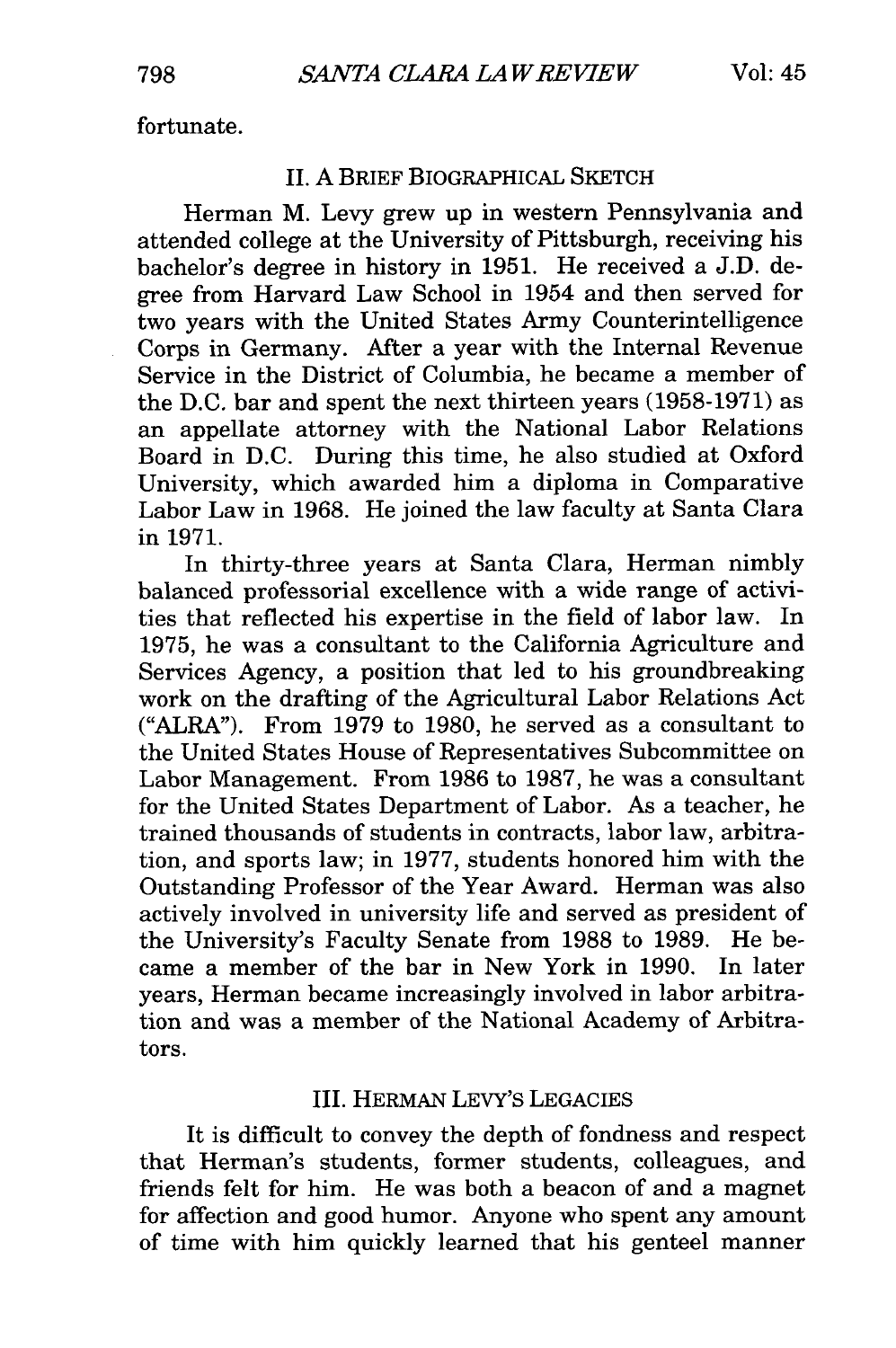lightly cloaked a sharp wit, contrarian mind, and passionately outspoken views. The bulletin board outside his office overflowed with pointed cartoons and news clippings; the array of postings drew more than one passer-by to pause for entertainment and edification. Fortunately for those passersby, Herman could usually be found in his office, door open, nestled amidst scores of books and files and photographs, ready to talk. On one wall was an eye-catching clock-or what appeared to be a half-clock, a wooden clock neatly cleaved down the middle. Herman waggishly displayed it as a reminder that his office had once been twice as large, before the law school faculty had grown and forced a reduction in everyone's office space.

Herman Levy influenced a great many lives in ways too numerous to detail. His memorial service at the University's Mission Church on April 15, 2004 was marked by many eloquent remembrances. I focus below on two legacies well known to the Santa Clara community-those of teacher/mentor and colleague-and also address a third, lesser-known legacy of which Herman was justifiably proud: his role in the drafting of a major labor statute, the Agricultural Labor Relations Act of 1975. Let us begin with the role for which Herman was most beloved: that of teacher and mentor.

# *A. Teacher/Mentor: "Champion of the Underdog"*

In **2003,** one of Herman Levy's former students commented: "He always was the champion of the underdog, taking on issues that have no impact on his life at all-whether they are for students in the law school or for inadequate parking for people with handicapped privileges."1 Professor **Ed** Steinman once compared him to "Mr. Chips," the beloved **fic**tional schoolmaster first made famous **by** the 1933 James Hilton novella and 1939 MGM movie. Memories of Herman tend to evoke these larger-than-life metaphors for good reason: Herman was supremely devoted to his students inside and outside of the classroom, and they knew it. Herman spent countless hours with students in his office, discussing con-

*<sup>1.</sup> Herman Levy, 1929-2004,* FYI: THE FACULTY-STAFF NEWSLETrER, Apr. 15, 2004 at 1, http://www.scu.edu/fyi/apr152004/levy.cfm (last visited Apr. 10, 2005).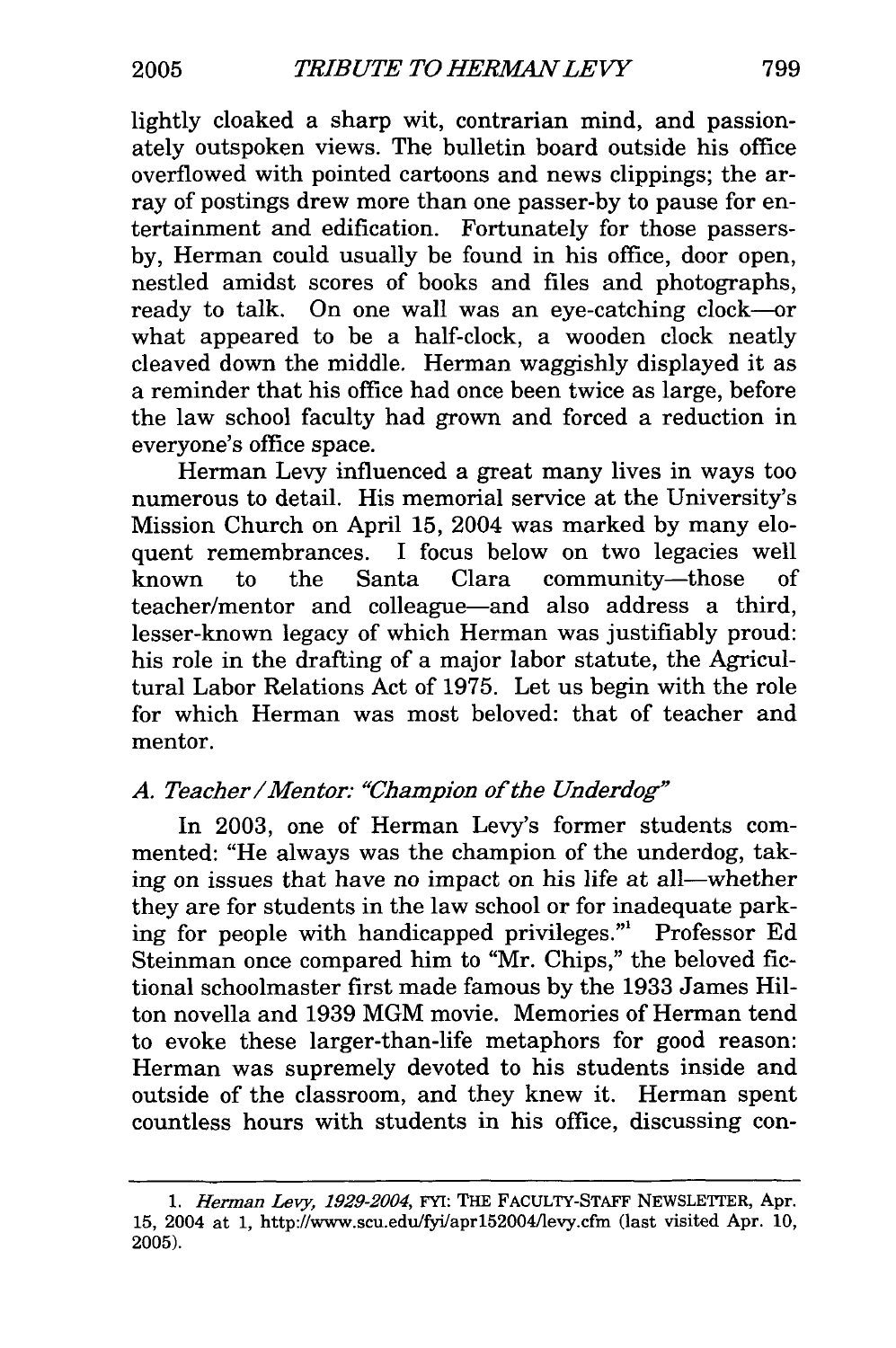tracts and labor law, and counseling them about exams and careers. As long as his health permitted,. he invited his firstyear students to his home for a "sherry party" to welcome them to law school and introduce them to each other. Students could count on Herman Levy to fight for adequate student lounge space, decent on-campus food, and sufficient parking. He was a sprightly and popular presence at graduation, where for many years he served as "master of ceremonies." When student organizations held their noontime panels and annual banquets, Herman was always there. In fact, the last time that  $\overline{I}$  saw Herman was three days before his death, thoroughly enjoying himself at the spring banquet of the Asian-Pacific American Law Students Association; as usual, he was surrounded by a diverse array of Santa Clara students, thoroughly in his element.

Herman Levy's renowned devotion to his students did not end when they graduated. He was a genius about keeping in touch and continuing to mentor his students, particularly his labor law students, long after they graduated and established successful practices of their own. He was an avid planner of informal reunions and held an annual luncheon of his former students who were in labor and employment careers; it reinforced the glue of his mentoring relationship with them and gave them an opportunity to mentor the newer, junior attorneys. I recall many times when I stopped by Herman's office and heard him proudly mention (and frequently read from) a recently received letter from a former student. He was a loyal and supportive correspondent-a true gem in a world of sloppy e-mails and other rushed communication.

### *B. Colleague: A Santa Clara Treasure*

I was Herman Levy's colleague for nearly fourteen years: from the time I started my career as a law professor until Herman's death. For many of those years, our offices were across the hall from one another. Through the ups and downs of both of our lives, we never had a bad day with one another. Herman and I had little in common in terms of background experiences, not to mention our respective ages, genders, races, religions, or cultural backgrounds. (I will confess, however, that we were kindred spirits on a number of social justice issues.) Yet Herman felt very much like family to me. He was someone who had been quite kind to me and many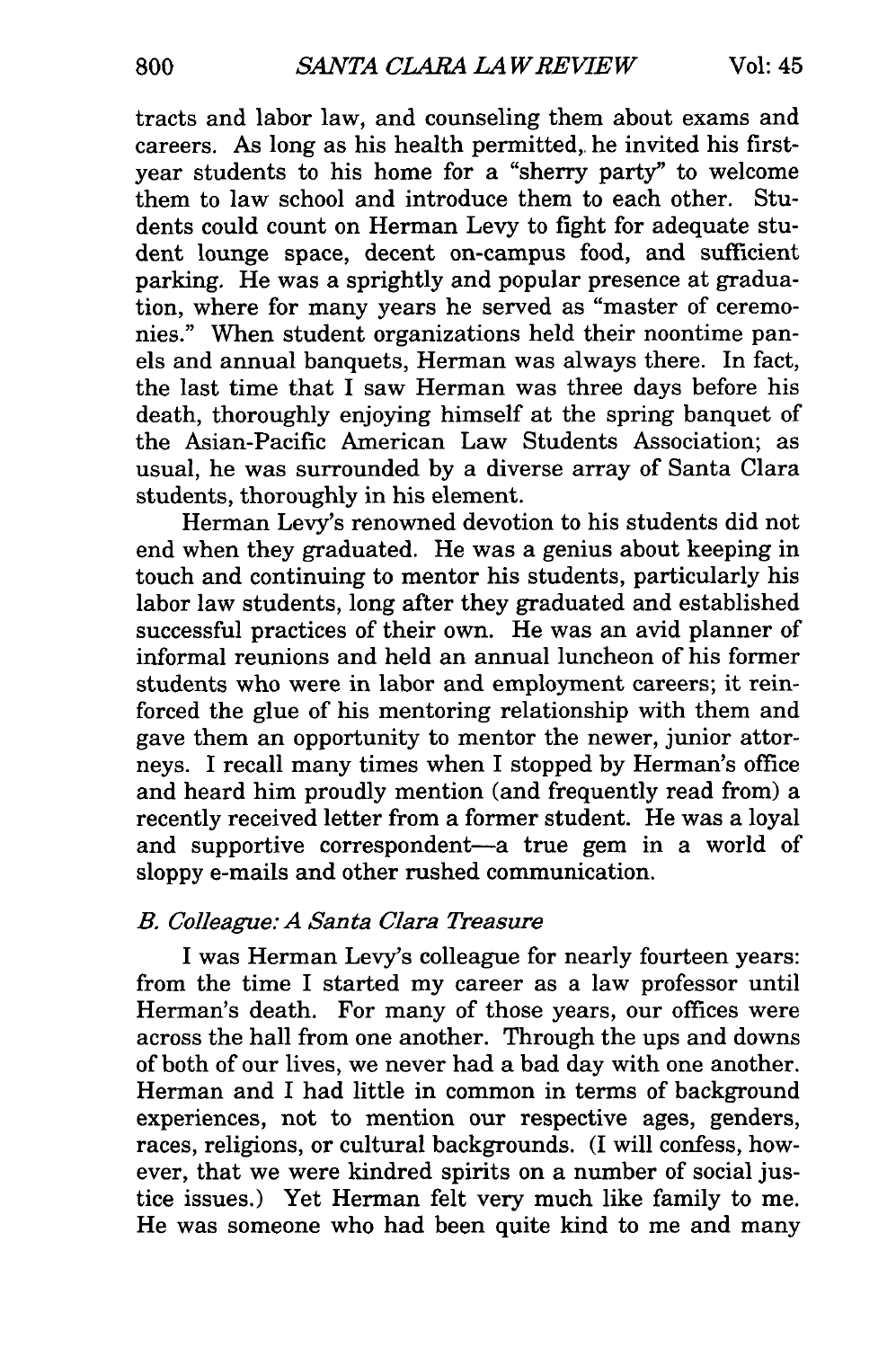other junior faculty members, and as our careers progressed we began to feel a bit protective of him as though he were a father or grandfather. I imagine that many others-students, graduates, and colleagues-felt the same way. I certainly did not delude myself into thinking that I was the only one who felt a familial affection for him; many others viewed him with great affection and high esteem.

Herman's opinionated nature and steely determination were no secret to his colleagues. Herman loved Santa Clara University, especially the Law School, but as a "champion of the underdog," Herman saw his workplace first and foremost from a worker's perspective. This meant that he felt a serious obligation to raise workplace issues on behalf of faculty and staff at every level. Respect for workers infused his professional and personal philosophies, and he was fearless in speaking out in defense of his position. Wages, hours, conditions of employment: you could count on Herman to bring up these issues at faculty and committee meetings and to argue as passionately on behalf of others as he did on his own behalf.

One of Herman's most noteworthy collegial qualities was his loyalty.

Herman did not shy away from political controversies and was unafraid to stand up for his and his friends' beliefs. When Professor William B. Gould IV of Stanford Law School, a close friend and colleague of Herman's, was nominated by President Bill Clinton to become chairman of the National Labor Relations Board, he was the target of much conservative Republican opposition; according to Professor Gould, Herman Levy was single-handedly responsible for organizing a petition of legal scholars in support of his nomination.<sup>2</sup> On a more personal level, Herman was a steadfast friend in times of joy as well as adversity. Weddings, birthdays, babies, retirements: many of us invited him to share in celebrating the major events of our lives, and he did not take such invitations for granted. Even when his health was failing, he found a way to travel up and down the Peninsula (and beyond) to celebrate with colleagues and friends. The penultimate phase of his life was marred with sadness and strife be-

**<sup>2.</sup>** WILLIAM **B.** GOULD, IV, LABORED RELATIONS: LAW, POLITICS, **AND** THE NLRB - **A** MEMOIR **25** (2000).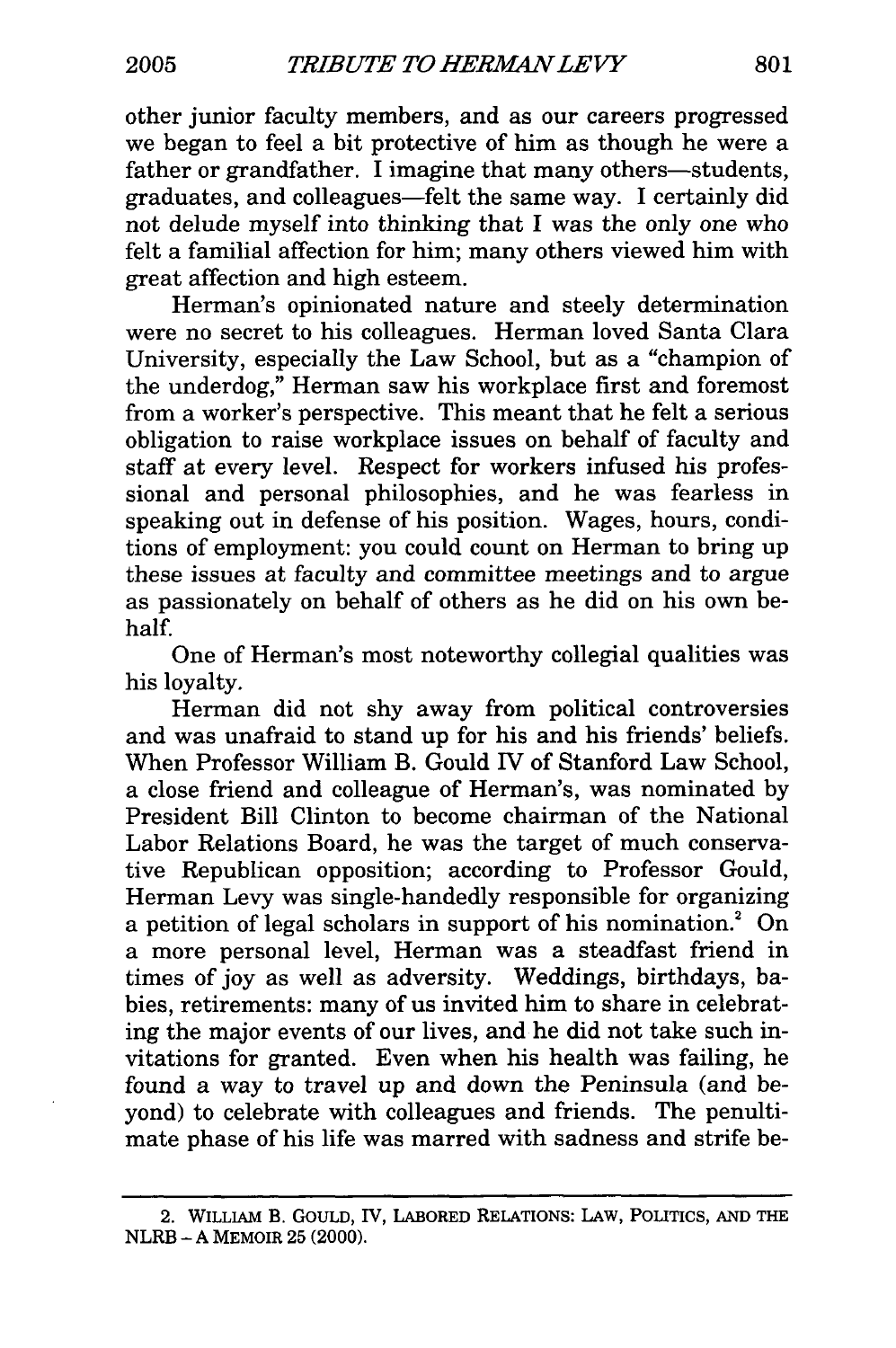cause of litigation stemming from a dispute with the Law School administration; however, when he and the University reached a settlement in 2003, Herman seemed to bounce back and enjoy with new vigor the support of those around him.

### *C. The Agricultural Labor Relations Act of 1975-"L a Esperanza de California para el Futuro*

Finally, I would like to turn the spotlight on a littlediscussed legacy of Herman Levy's-one of which he was particularly proud. As mentioned earlier, Herman served as a consultant to the California Agricultural and Services Agency in 1975. This agency was responsible for drafting the Agricultural Labor Relations Act ("ALRA"), which was signed into law on June 5, 1975 by Governor Edmund G. (Jerry) Brown and which became effective on August 28, 1975. Herman played a major role in the drafting of this legislation; in a 1975 article in the *Santa Clara Lawyer,* he described it as "the first state law which purports to deal with agricultural problems in a comprehensive and even-handed manner."<sup>4</sup> Today, it remains one of the most progressive and farreaching labor statutes in the United States in its treatment of agricultural workers and their rights to engage in organized activity and collective bargaining.<sup>5</sup>

In outlining the background history of the ALRA, Herman wrote:

When the National Labor Relations Act (NLRA) was passed in 1935, agriculture was specifically excluded. This exclusion was not based on the fact that agriculture was so unique an industry that the NLRA could not successfully regulate it. Rather, it reflected a political reality: the labor-oriented members of Congress needed the votes of legislators from agricultural districts to pass the NLRA, and the price exacted for these votes was the exclusion of

<sup>3.</sup> This Spanish phrase, meaning "California's Hope for the Future," appears in Professor Levy's 1975 article for the *Santa Clara Lawyer* (now *Santa Clara Law Review). See* Herman M. Levy, *The Agricultural Labor Relations Act of 1975- La Esperanza de California para el Futuro,* 15 SANTA CLARA LAW. 783 (1975).

<sup>4.</sup> *Id.*

<sup>5.</sup> Telephone Interview with William A. Sokol, Oakland labor attorney (Jan. 24, 2004). *See* Tracy E. Sagle, *The ALRB - Twenty Years Later,* 8 SAN JOAQUIN AGRIC. L. REV. 139 (1998).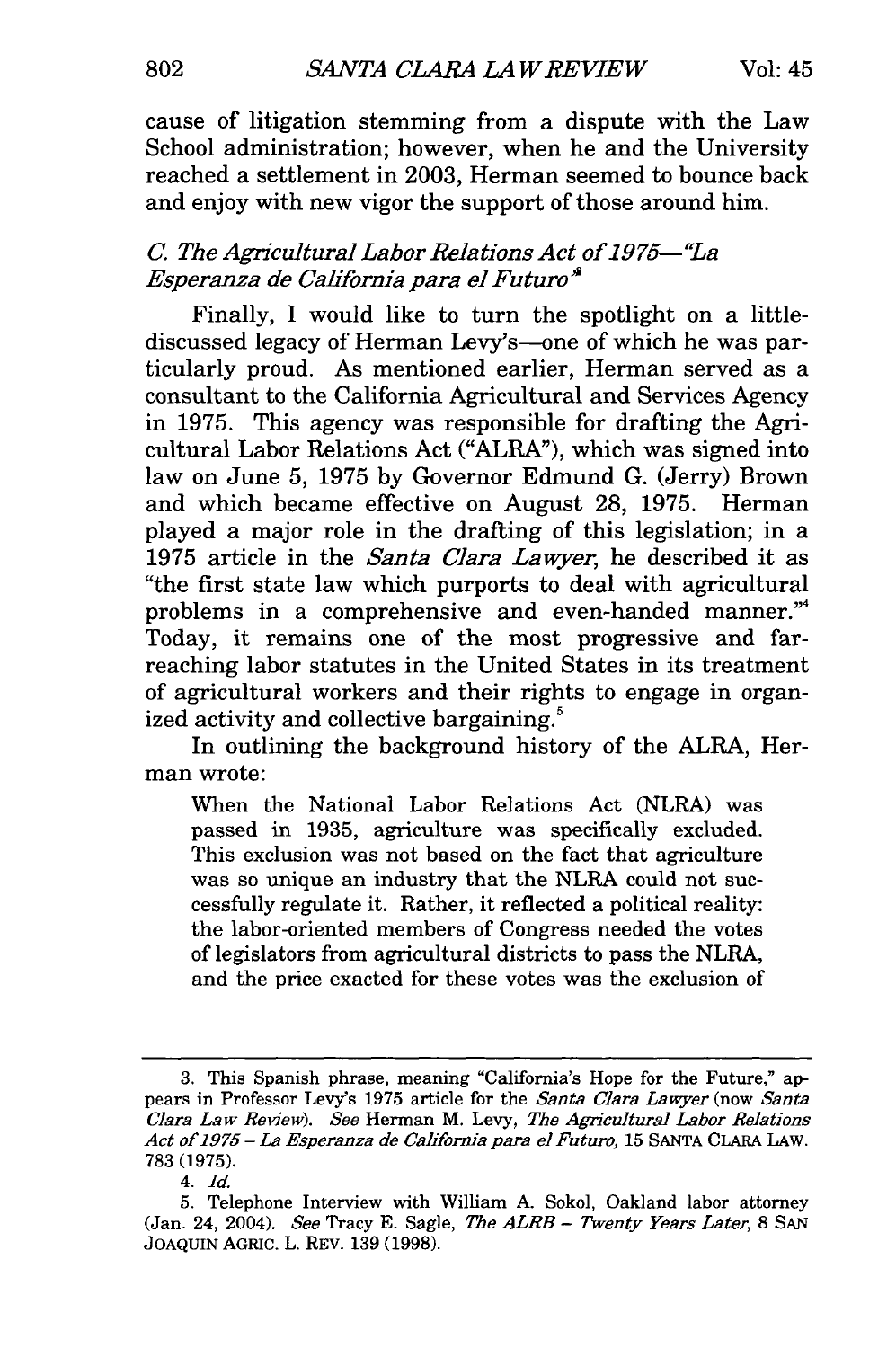agriculture from coverage by the NLRA.<sup>6</sup>

The remainder of his article continues in this straightforward vein, explaining the genesis, structure, and rationale of the ALRA. He explains that political upheaval in agricultural labor relations in the 1960s and early 1970s gave rise to the need for a comprehensive regulatory scheme. He further observes that, of the many ALRA proposals considered, the one finally adopted was modeled closely on the NLRA, "with some substantial changes to accommodate the special needs of the agricultural industry or to correct provisions which clearly would be deficient or inappropriate if applied to agriculture."<sup>7</sup> Finally, he notes:

The overriding principle guiding the drafting of this new legislation was fairness to all parties affected-growers, unions, farm workers, and the public. At the same time, the law had to provide a viable framework to regulate agricultural employers and unions, protect the workers, and deal effectively with the problems arising in this area.<sup>8</sup>

The primary mechanism for oversight is the Agricultural Labor Relations Board ("ALRB"), whose five members are appointed for five-year terms by the governor.

Herman was proud of his work on the ALRA, and regarded it as an important and viable extension of core provisions of the NLRA in the context of the agricultural industry.<sup>10</sup> Among the extensions of particular interest to him was the ALRA's secondary boycott provision, which permits a labor organization "to exercise its first amendment rights by truthfully advising the public that products produced by an agricultural employer with whom it has a dispute are being distributed by a neutral employer."<sup>11</sup> This differs from the NLRA, which has banned secondary boycotts since the Taft-Hartley amendments of 1947.<sup>12</sup> In addition, several provisions are specifically tailored to address the more transient, short-term nature of agricultural employment, resulting in

*<sup>6.</sup> Levy, supra* note 3, at 783-84.

*<sup>7.</sup> Id.* at 785.

<sup>8.</sup> *Id.*

*<sup>9.</sup> Id* at 787.

<sup>10.</sup> Telephone Interview with Professor William B. Gould, IV (Jan. 24, 2004).

<sup>11.</sup> *Id.* at 793.

<sup>12.</sup> *Id.*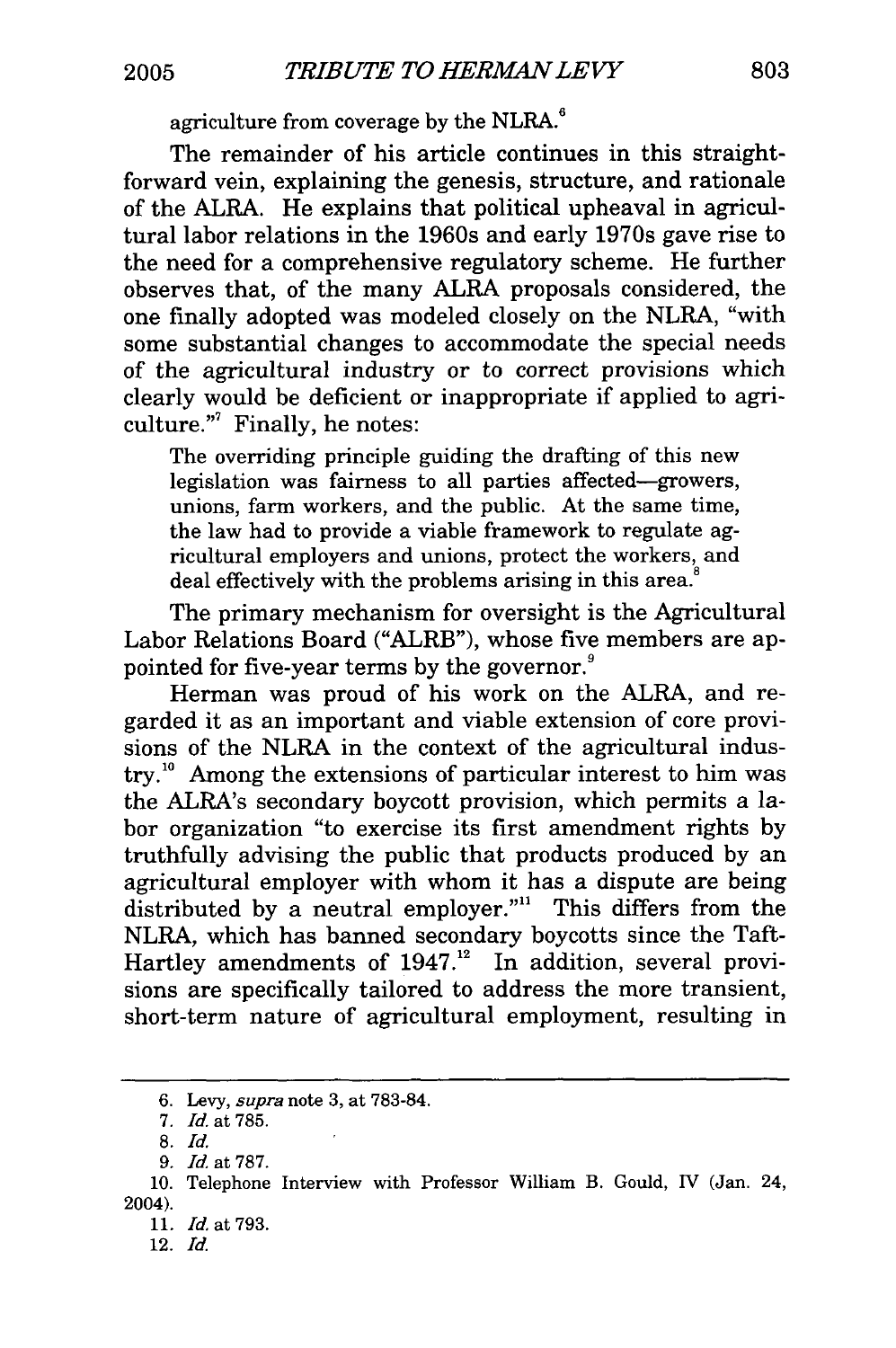potentially greater protection for agricultural workers who would not even be covered by the NLRA. In his own work, Herman would explore his concerns about the lack of protections for farmworkers under federal legislation. In opening an article entitled *Collective Bargaining for Farmworkers: Should There Be Federal Legislation?,* he wrote, somewhat humorously: "To avoid keeping the reader in suspense, the answer to the question posed by the title of the article is provided prior to any discussion. The answer is yes, there should be and there is a need for federal legislation to provide collective bargaining for farmworkers."<sup>13</sup>

In recent years, several commentators have assessed the value and impact of the ALRA with respect to the rights of farm workers. Maria L. Ontiveros identifies the ALRA as a critical example of empowerment and influence of Latino/a workers, culminating in the rise of the United Farm Workers:

In order to give farm workers the right to organize and in direct response to the United Farm Workers, the California legislature passed the Agricultural Labor Relations Act (ALRA) in 1975. The ALRA is the most extensive and most favorable of any state law regulating farm workers. Its passage represents the recognition of the importance of unionization/collective action for farm workers. Because it is tailored specifically to the needs of agricultural workers, it can serve as a model for federal regulation of farm workers or for other sector-specific labor law reform.<sup>14</sup>

In a more extensive analysis of the Agricultural Labor Relations Board ("ALRB"), the agency that administers the ALRA with respect to elections and unfair labor practices, Tracy E. Sagle foresees a long-term need for the ALRA and ALRB:

Union membership is again on the rise, and if the numbers continue to increase, so too will the activity of the ALRB. Regardless of the increase in union members, farmers need workers and workers need farmers, and as long as this holds true, there will always be a need for an

<sup>13.</sup> Herman M. Levy, *Collective Bargaining for Farm workers: Should There Be Federal Legislation* ?, 21 SANTA CLARA L. REV. 333, **333** (1980).

<sup>14.</sup> Maria L. Ontiveros, *Forging Our Identity: Transformative Resistance in the Areas of Work, Class, and the Law,* 33 **U.C. DAVIS.** L. REV. **1057, 1060** (2000).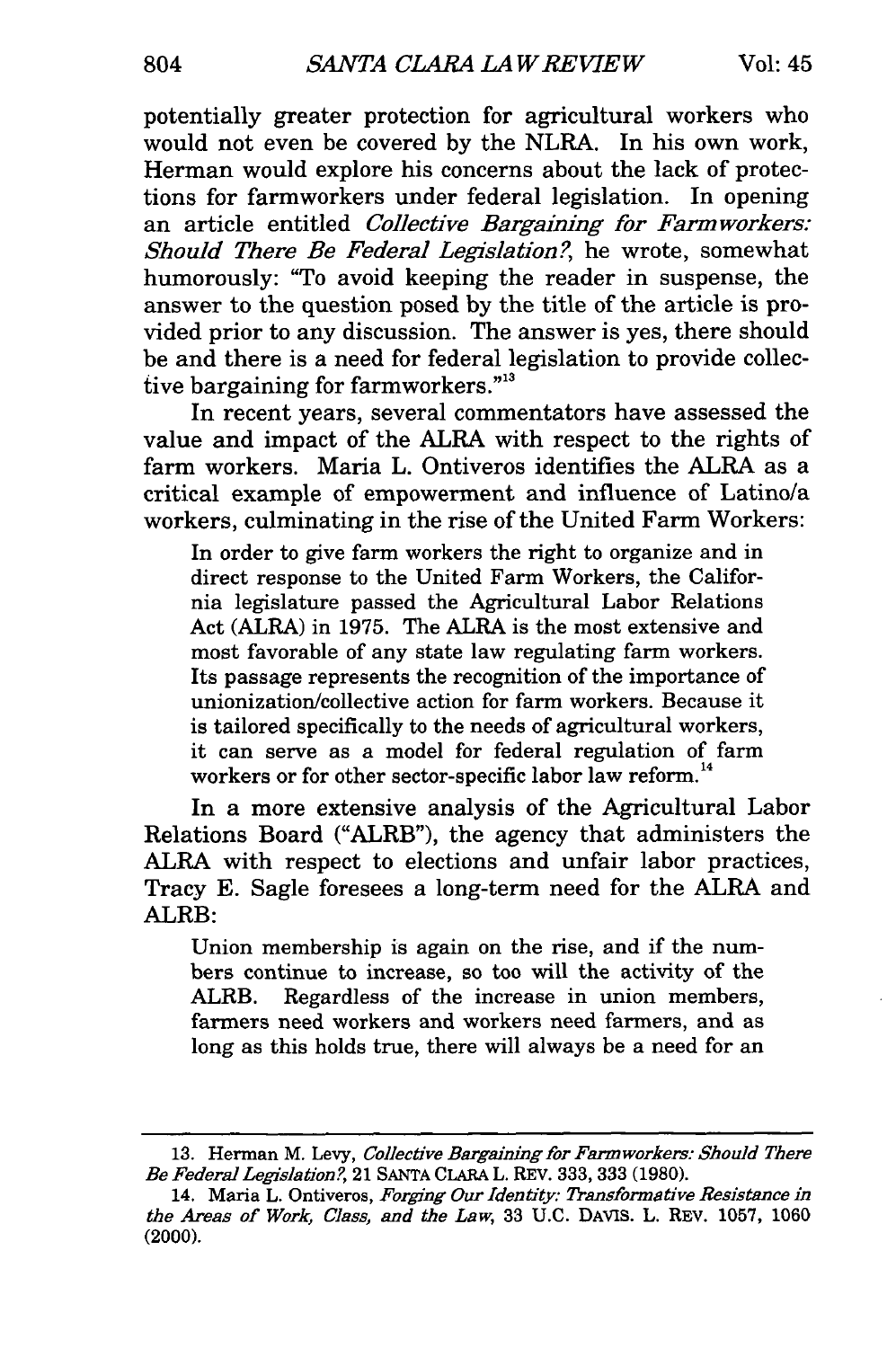agency to mediate the two.<sup>15</sup>

In summary, Herman's behind-the-scenes work in drafting the ALRA, with its establishment of the ALRB, was a remarkable achievement with long-lasting effects.

# IV. CONCLUSION

The manner in which the Santa Clara Law School community responded to Herman Levy's death speaks volumes about both the nature of this community and Herman's place in our hearts. One colleague stepped forward to write a caring obituary; another volunteered to organize the memorial service; another "adopted" Herman's beloved dog Lucy.

Students, staff, and faculty placed bouquets of flowers, written prayers, and condolence notes outside his office door; they remained there for several months as the Law School quietly came to terms with the magnitude of our loss.

In times of bereavement, another colleague has shared with me her recitation of the kaddish, the Jewish prayer of mourning to remember souls of the past. I do not understand all of it, but I remember very well one part: "May there be abundant peace from heaven." That seems quite fitting in remembering the life of Herman Levy.